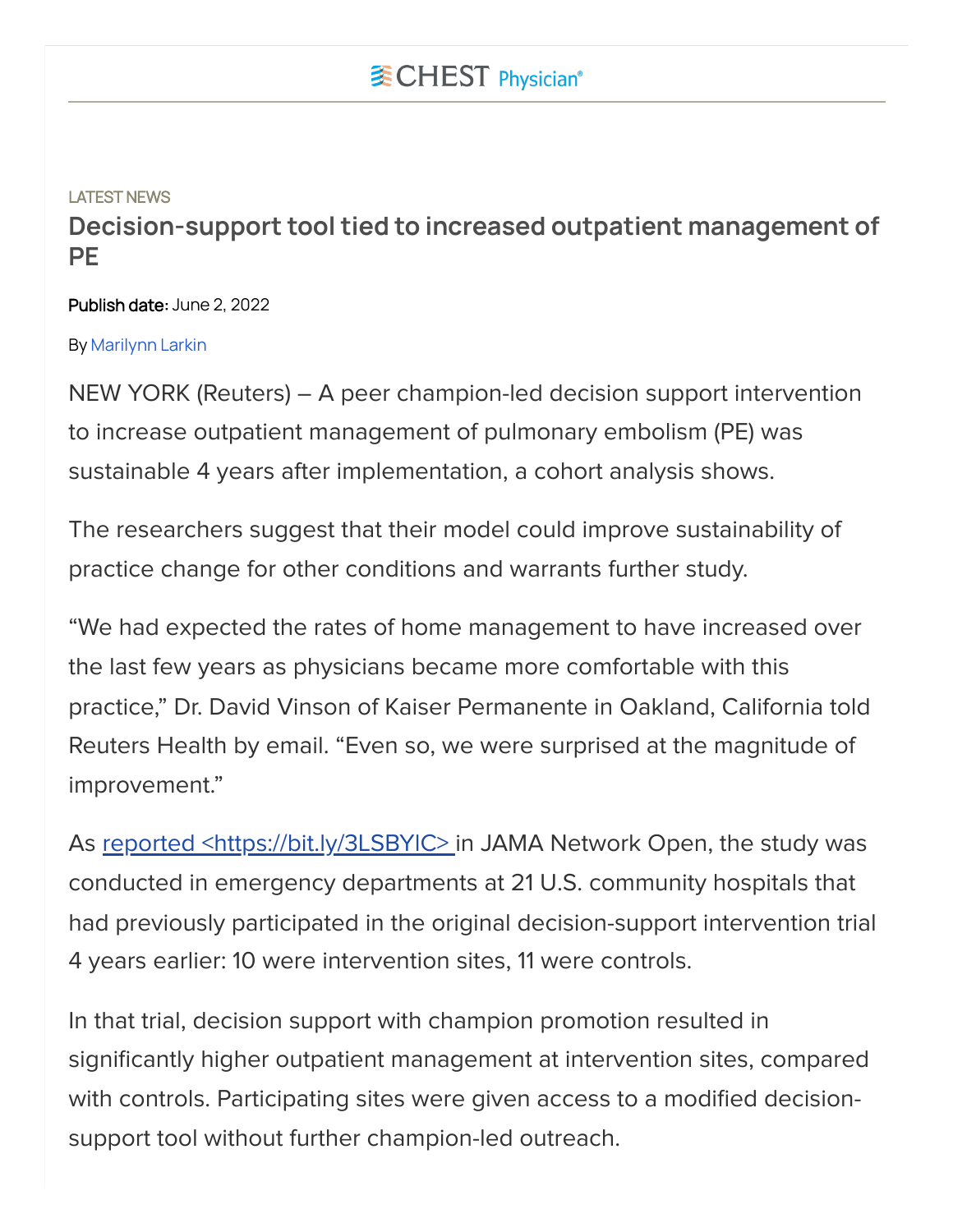The main outcome of the current analysis was frequency of outpatient PE management using the modified tool, defined as discharge home directly from the ED, stratified by the PE Severity Index. The safety measure of outpatient care was 7-day PE-related hospitalization.

The study included 1,039 patients: median age, 65; 51%, women; 47% were rated lower risk on the PE Severity Index.

Overall, 278 patients (26.8%) were treated as outpatients, with four 7-day PE-related hospitalizations (1.4%).

The practice gap in outpatient management created by the earlier trial persisted for patients with lower risk: 46.2% at former intervention sites, compared with 34% at former control sites, with wide interfacility variation.

"We have a companion study underway that is interviewing emergency physicians to help us understand why some have embraced home management and others are more hesitant," Dr. Vinson said. "The results will help us tailor our physician education to address these concerns."

Dr. Nicholas Kman, a professor of emergency medicine at Ohio State University and an emergency medicine physician at Ohio State University Wexner Medical Center, both in Columbus commented on the study in an email to Reuters Health.

He noted that the U.S. government "financially incentivizes clinical decision support implementation into EHRs (and) it is also not terribly difficult to have onsite champions – physicians, nurses, educators or pharmacists – who can educate and promote change of practice."

However, he noted, "As the authors say, 'Our findings may not be generalizable to different populations and health care settings, especially